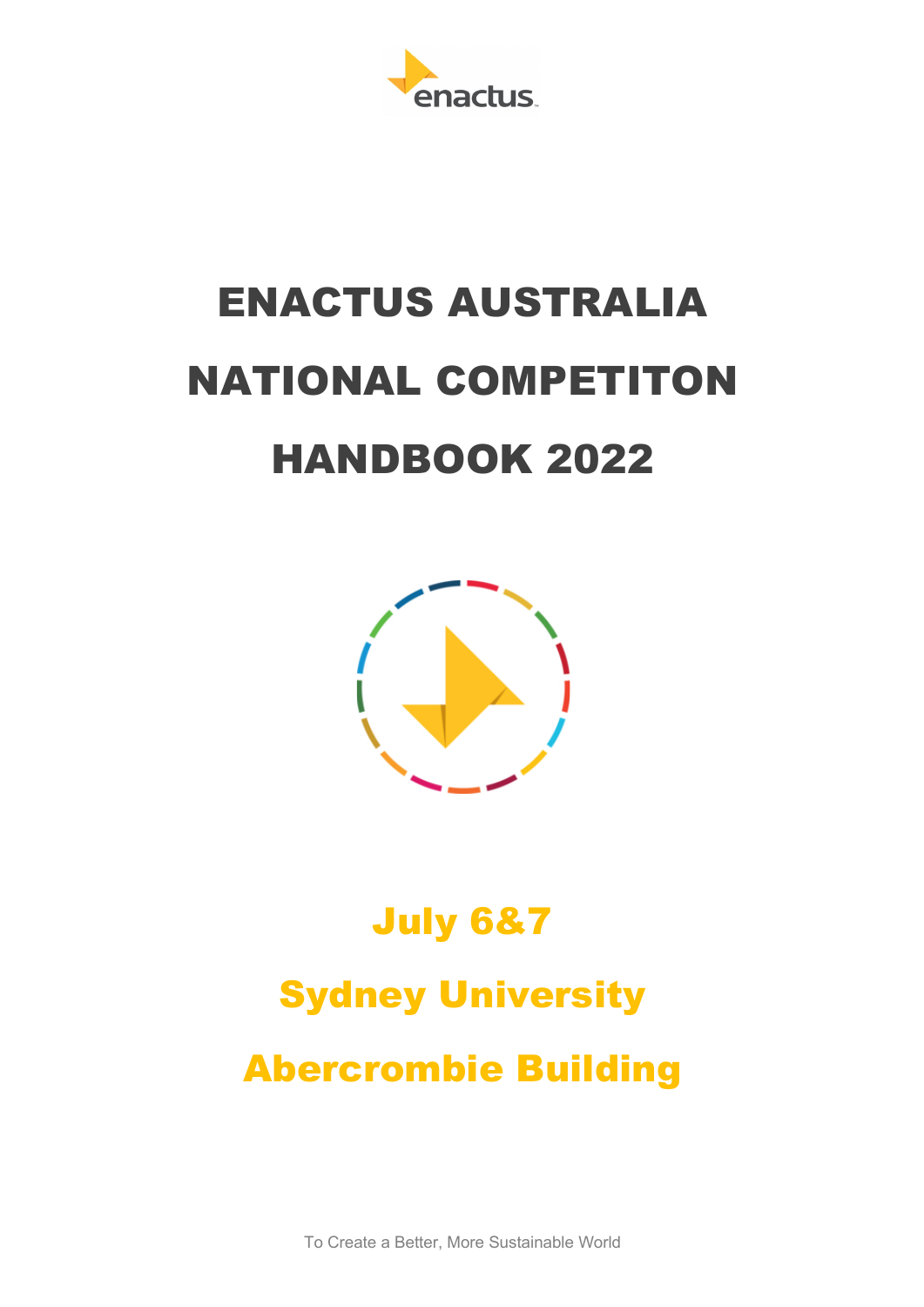

# 2022 National Competition

Enactus Australia is excited to be welcoming all our teams back to face-to-face competition in 2022. We will be joined by our existing partners, and representatives from potential new partners so we need you to help us by attending and participating in all aspects of the Championships. This handbook has been compiled to assist teams in preparing for our National Championships. Please read though carefully and make sure you complete all the required tasks. Important dates are listed in **RED**.

# 1. Expression of Interest to compete due May 30<sup>th</sup>

Please send an email to Kylie ksmith@enactus.org to confirm that your team will be competing in

- a. Main Competition, or
- b. Early-Stage Competition
- c. Face to Face in Sydney (preferred) or
- d. Virtual or
- e. Not competing

| <b>Event</b>                    | <b>Main Competition</b>                                                                                                                                                                                                                                                                                                                  | <b>Early-Stage Competition</b>                                                                                                                                                                                                                                                                                             |
|---------------------------------|------------------------------------------------------------------------------------------------------------------------------------------------------------------------------------------------------------------------------------------------------------------------------------------------------------------------------------------|----------------------------------------------------------------------------------------------------------------------------------------------------------------------------------------------------------------------------------------------------------------------------------------------------------------------------|
| <b>Eligibility/Requirements</b> | Projects in any stage<br>Present on one or more projects<br><b>Annual Report</b>                                                                                                                                                                                                                                                         | Projects without outcomes<br>Present on one or more projects<br>Optional Annual Report / Project 1                                                                                                                                                                                                                         |
|                                 | <b>Team Project Report</b><br><b>Project Verification Report</b><br><b>Active Team Sheet</b><br>Cannot also compete in Early Stage Comp.                                                                                                                                                                                                 | Page<br>Cannot also compete in Main Comp.                                                                                                                                                                                                                                                                                  |
| <b>Registration</b>             | Email ksmith@enactus.org to confirm<br>your team is competing. Your team will also<br>need to register online on our website<br>under National Competition-<br>Registration. You will need to register<br>Individually not as a team for<br>this.https://events.humanitix.com/enactus-a team for this.<br>australia-national-competition | Email ksmith@enactus.org to confirm<br>your team is competing in the<br>competition. Your team will also need<br>to register online on our website under<br>National Competition Registration. You<br>will need to register Individually not as<br>https://events.humanitix.com/enactus-<br>australia-national-competition |
| <b>Judging Criteria</b>         | Team Evaluation Form_Available on<br>our Webpage                                                                                                                                                                                                                                                                                         | Team Evaluation Form Available on our<br>Webpage                                                                                                                                                                                                                                                                           |
| <b>Presentation Timing</b>      | Presentation: Up to 12-minute Plus 5<br>Min Q&A                                                                                                                                                                                                                                                                                          | Presentation: Up to 12-minute Plus 5 Min<br>Q&A                                                                                                                                                                                                                                                                            |
| <b>Scoring</b>                  | Ranked by Judges based on Enactus<br>Criterion                                                                                                                                                                                                                                                                                           | Ranked by Judges based on Enactus<br>Criterion                                                                                                                                                                                                                                                                             |

#### Main Competition Vs Early-Stage Competition

Both the Main, and the Early-stage competition will be in the form of a 12-minute presentation plus 5 minute Q and A.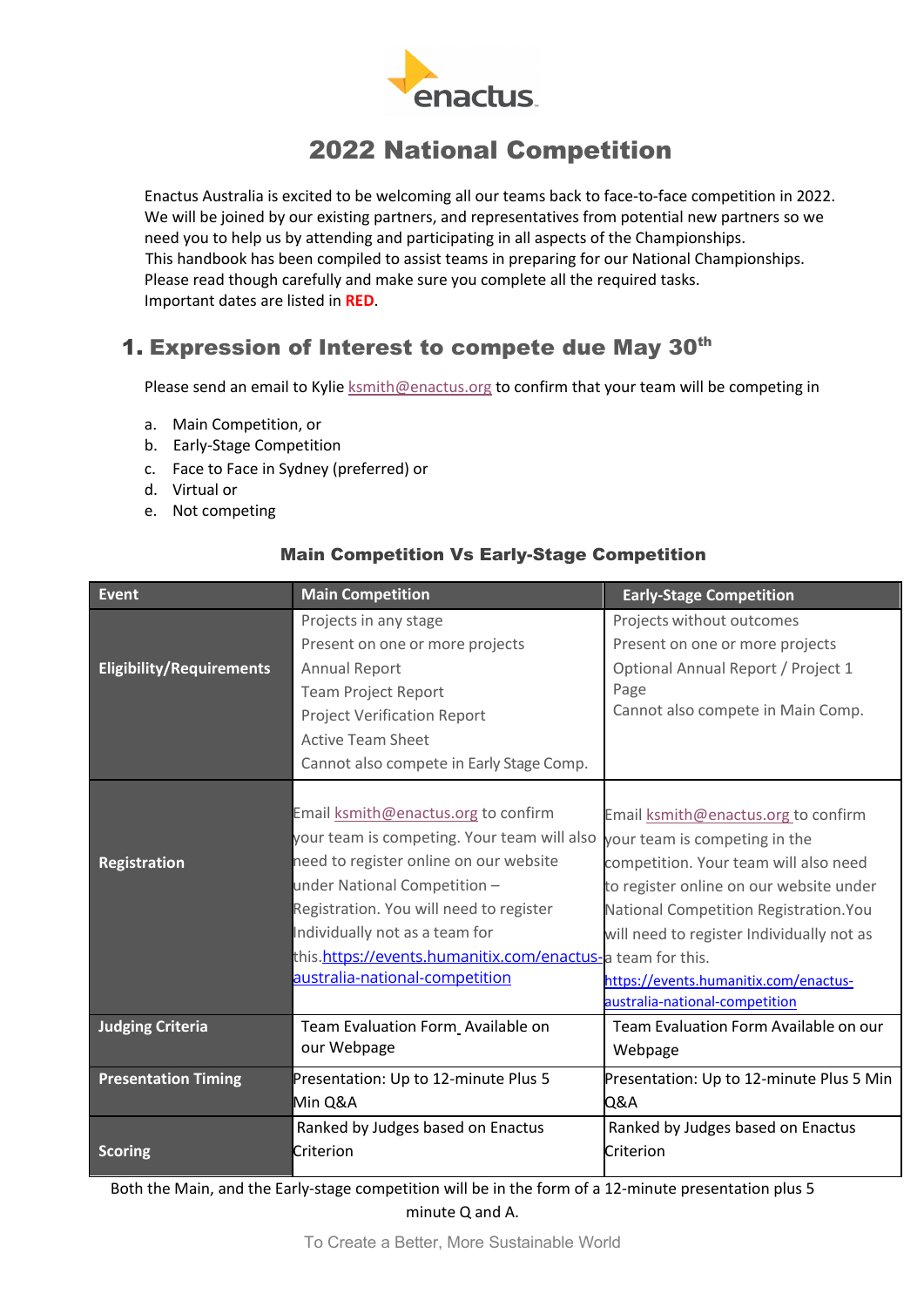

# Mandatory Requirements - Main Competition

Under International rules teams will not be permitted to compete unless all the following materials have been submitted. Here is an overview of requirements and dates due

| <b>Mandatory Materials</b>            | Format                 | <b>How to Submit</b>                        | <b>Due Date</b> |
|---------------------------------------|------------------------|---------------------------------------------|-----------------|
| Intention to Compete                  | Email                  | By email to<br>ksmith@enactus.org           | 30 May 2022     |
| <b>Team Photo</b>                     | Image                  | By email to<br>ksmith@enactus.org           | 30 May 2022     |
| <b>Project Verification</b><br>Report | <b>Fillable PDF</b>    | By email to<br>sgriffith@enactus.org        | 23 June 2022    |
| <b>Active Team Sheet</b>              | On-line                | Via Enactus+<br>https://plus.enactus.org/s/ | 23 June 2022    |
| Project Report                        | On-line                | Via Enactus+<br>https://plus.enactus.org/s/ | 23 June 2022    |
| <b>Annual Report</b>                  | <b>PDF</b>             | By email to<br>ksmith@enactus.org           | 04 July 2022    |
| 12 min Presentation                   | Power Point or Similar | <b>Bring to Competition</b>                 | 6 & 7July 2022  |

#### *Non-Mandatory Materials*

| <b>Submissions</b>            | Format                | <b>How to Submit</b>  | <b>Due Date</b> |
|-------------------------------|-----------------------|-----------------------|-----------------|
| <b>Most Outstanding</b>       | Word Document         | By email to           | 15 June 2022    |
| Student                       | (see instructions     | sgriffith@enactus.org |                 |
|                               | below point 5 Awards) |                       |                 |
| <b>Most Outstanding</b>       | <b>Word Document</b>  | By email to           | 15 June 2022    |
| <b>Faculty Advisor</b>        | (see instructions     | sgriffith@enactus.org |                 |
|                               | Below point 5 Awards) |                       |                 |
| <b>Best Practice Business</b> | <b>Word Document</b>  | By email to           | 15 June 2022    |
| <b>Advisory Board</b>         | (see instructions     | sgriffith@enactus.org |                 |
|                               | Below point 5 Awards) |                       |                 |
| Alumni of the year            | <b>Word Document</b>  | By email to           | 15 June 2022.   |
| 2022 - Nominations            | (see instructions     | sgriffith@enactus.org |                 |
|                               | below point 5         |                       |                 |
|                               | Awards)               |                       |                 |

2. Team Project Report – complete by June 23 HINT ! – the items in this report will help with your annual report. You can download this from the Enactus webpage.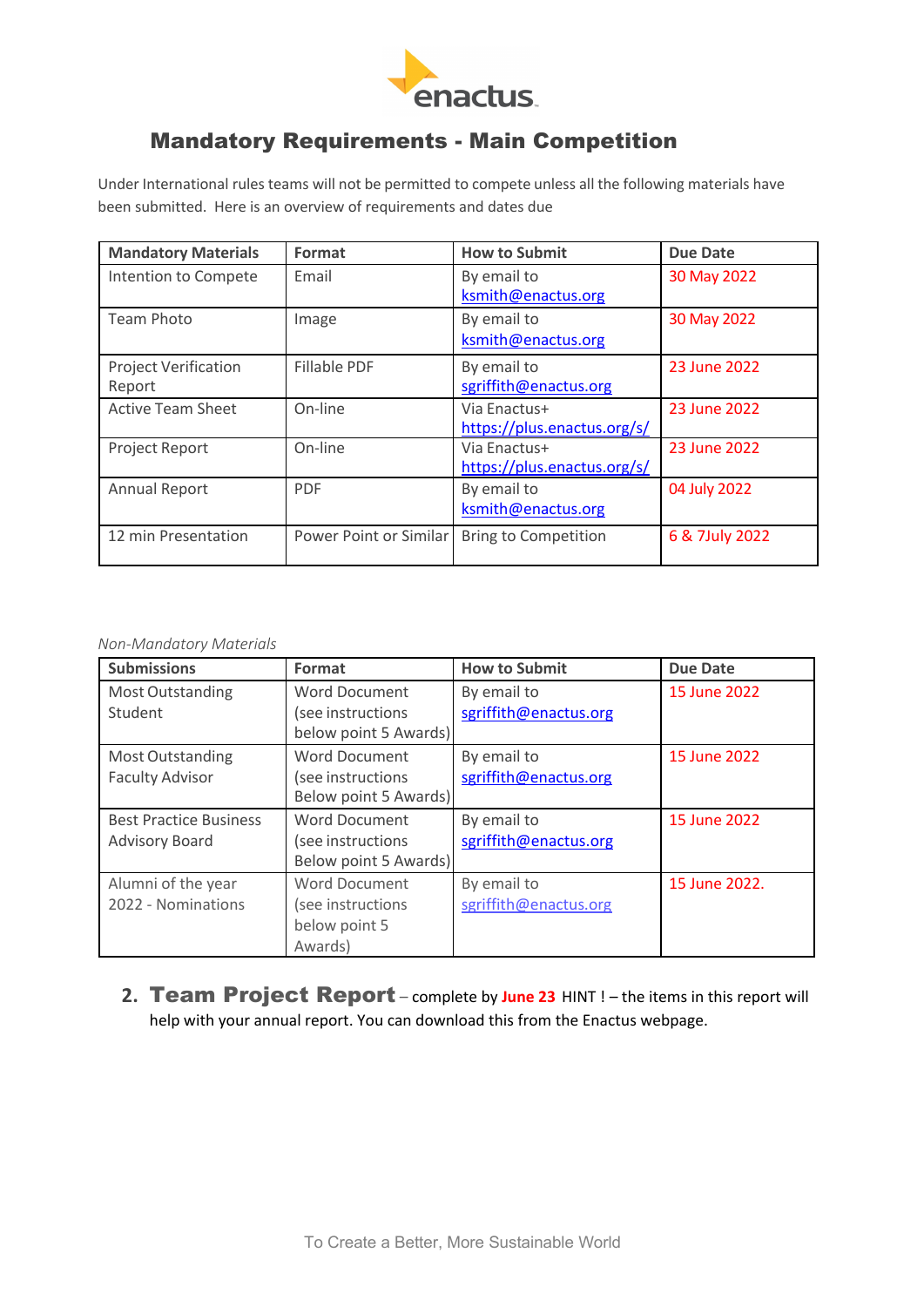

# 3. Annual Report for Main Competition Teams

**Submission:** Submit Annual Report as a PDF file (4 pages maximum) **by July 4th** to ksmith@enactus.org you will also need to bring hard copies to the National Competition on the  $687<sup>th</sup>$  of July for the Judges.

- Make sure you include clear impacts and outcomes.
- Highlight which SDG (s) your projects align with.
- Include your BAB Members
- Print enough for the judges for your rounds approx. 100.

#### Main Competition Annual Report Requirements

The Annual Report should provide an overview of the team's inputs, project results/achievements, and partnerships. It may also include information onteam demographics and plans for future growth and expansion for projects. We are asking for the purpose of the online competition you keep your annual report to a maximum of 4 pages.

The purpose of this guide is to share best practices that Enactus Australia believes will enhance the clarity and benefits of your annual report. Your annual report should serve as a presentation reference guide to supplement and enhance the judges understanding of your projects.

Cover Page – Let us know who you are and show your team spirit!

This is great place to include team name, logo, photo and/or mission statement. We recommend keeping the cover page clean and simple.

Project Page(s) – We recommend you use a page to highlight and reaffirm project details and ou tcomes, as well as give judges additional information about your projects that perhaps couldn't be covered in the actual presentation. For consistency, we strongly encourage teams to follow the format of the Enactus judging criterion. For each project we recommend including the following:

- Project Name and Brief Project Description
- SDGs the Project Impacts
- Entrepreneurial Leadership How did your team identify a need and capitalize on opportunity by taking personal responsibility, managing riskand managing change wit hin a dynamic environment?
- Innovation The team's process of introducing new or improving ideas, services, technologies, products or methodologies
- Business Principles Explain how the team applied business model and business plan to achieve t he project.
- Sustainable Positive Impact Include how the teams produced or plans to produce measurable, lastingimprovementsfor people, planet and prosperity
- Prosperity = fulfilling lives economically and socially

Final Page – This is a good place to include team demographics, financials, and information about projects not in the presentation. Additionally, this is a great opportunity to thank your sponsors or **BAB members** and includetheir names and logo(s).

# 4. Early Stage Team reports

For Early Stage competing teams, the Annual Report is only one page. Teams are encouraged to prepare a simplified (think bullet points regarding key information) Annual Report, a.k.a. One Page for the judges to read and review. Enactus has put together helpful tips to create a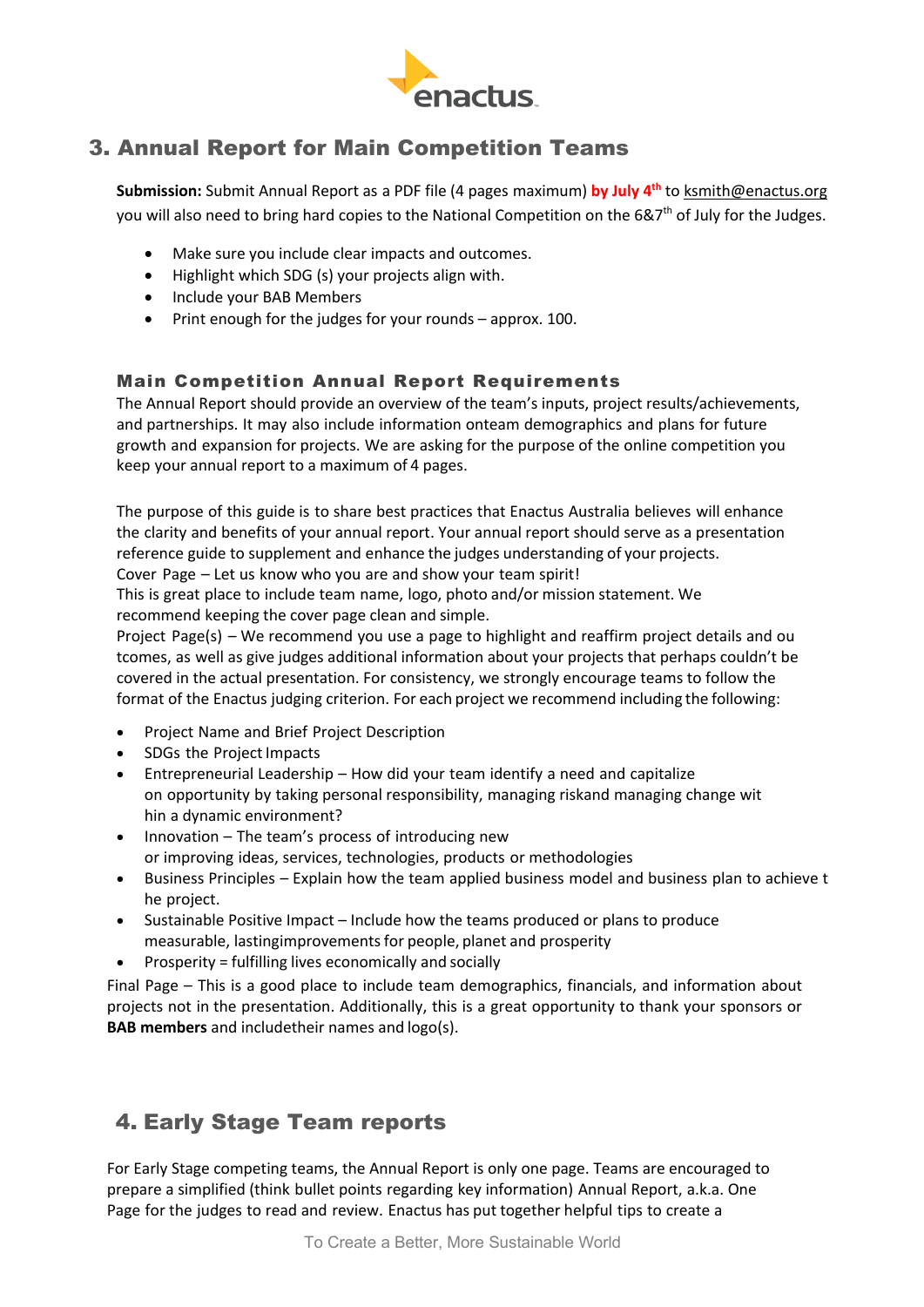

Project One-Page report below!

**Section 1:** Introduction – Let us know who you are and give a highlevel overview of the team (i.e., team member numbers, project hours, projectfundsraised)

**Section 2:** Project Info – This is your chance to highlight and re-affirm project details and early milestones, aswell as give judges additional information about your projects that perhaps couldn't be covered in the actual presentation. We strongly encourage teams to follow the

format of the Early StageScoring Rubric and define the current state (the work you've done so far).

- Project Name and Brief Project Description
- Define the Project Need: Show how the team worked with the target audience to understand the core of the problem
- Entrepreneurial Leadership, Business Principles and Innovation: Describe what ideas the team hasdeveloped/pursued. Has a business mindset been applied to the project?
- Future Sustainable Positive Impact Include how the team plans to produce measurable, lastingimprovements. Emphasize how theproject is designed to be scalable and im prove lives sustainably

#### **Section 3**: What's next?

Describe the futurestate of your team's project. Do not unrealistically project outcomes, but rath er state the *desired* future state andhighlight the work the team still needs to accomplish.

#### **5.** Awards

Make sure to nominate for each of these by downloading the form on the Enactus Webpage, or completing the ones in the back of this handbook, by **June 15, 2022.**

The following awards will be presented by Enactus Australia in 2022

**Most Outstanding Student** - Nominations due **June 15, 2022**. Winner announced during the competition ceremony.

**Most Outstanding Faculty Advisor** – Nominations due **June 15, 2022**. Winner will be announced during the competition ceremony.

**Best Practice Business Advisory Board** - Nomination due **June 15,2022**. Winner announced during the competition ceremony.

**Alumni of the year 2022** - Nominations due **June 15, 2022**. Winner announced during the competition ceremony.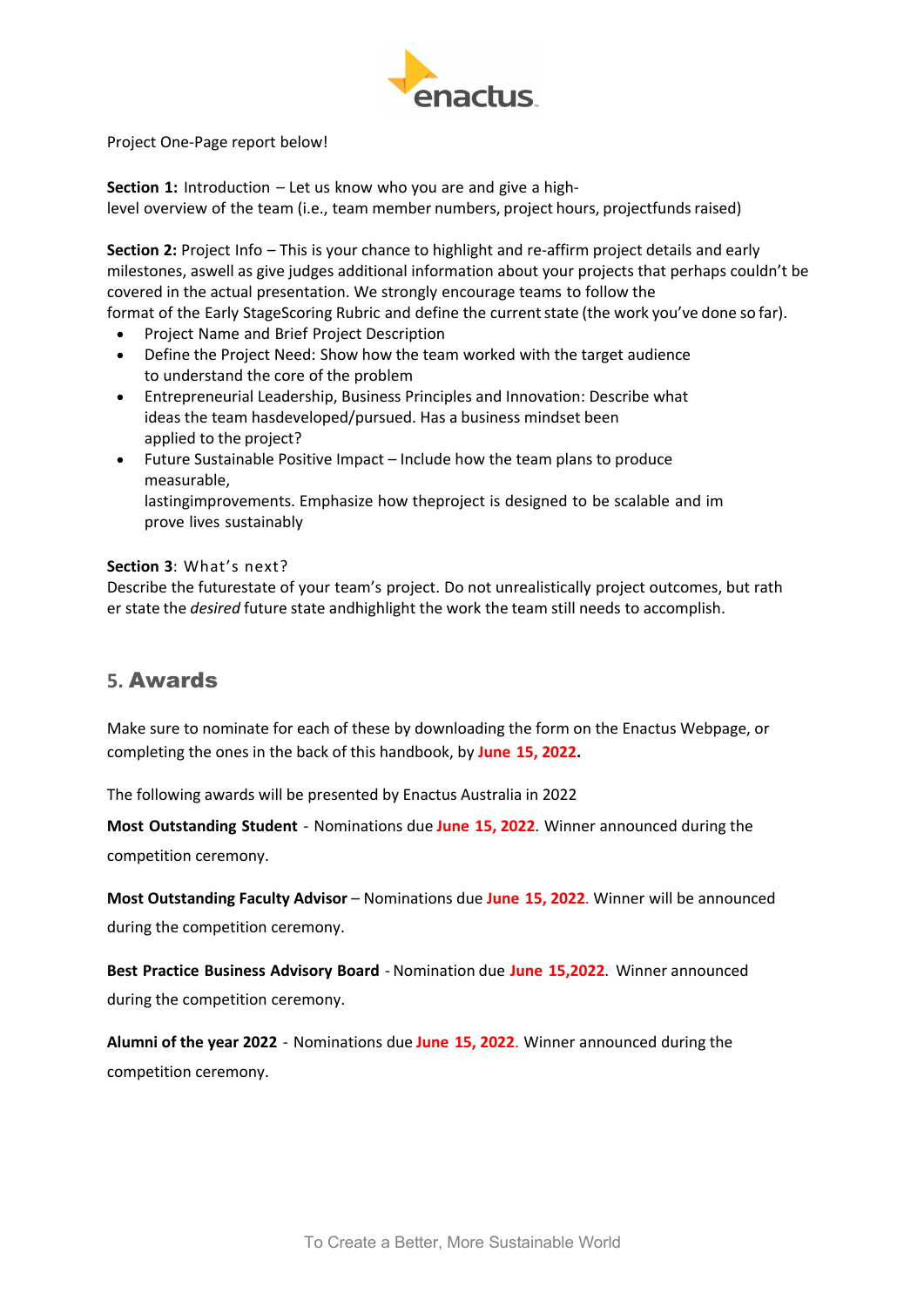

# 6. Enactus Australia Collective Impact Races grants

6 x \$1000 grants awarded at the showcase presentation ceremony to the most promising project in each race category https://www.enactusaustralia.org.au/collective-impact-jam

If any of your team projects address any of the 6 Races themes, prepare a 45 second promo video outlining the challenge, your theory of change, and your proposed solution. Send a link to a download of the video to Selena and Kylie by **June 3, 2022**.

### 7. Poster session

This year we would like to show off ALL our projects – not just the ones you are presenting in the competition. This gives our current and future supporters a better understanding of all the fabulous work our teams are involved with. We will do this via a3 posters, one for each project, displayed in the foyer of our venue.

A link to the poster template will be available on the Enactus Website from **May 20** All you need to do is fill in the details and we will print them for you. Links to finished posters will need to be sent to Selena and Kylie by **June 25, 2022.**

### 8. Market Place

Does your team have products / services for sale? If so, we would love to have them on display /sale on **July 7** in our Enactus Market place. This means that sponsors, partners, and judges can purchase if they like.

Please let Kylie know if you will be participating and what you will bring to the marketplace by **15 June 2022.** We will then promote it to potential buyers to visit.

## 9. Careers Fair and Professional Development Workshops

We will be having a careers fair and Professional Development Workshops from our partners as part of nationals on the 6<sup>th</sup> of July. It is important for all attending students to be present at the fair and workshop.

## 10. Register

Please get all your team members to register individually via the following link. We need registrations so we have a record of attendance for Covid reasons as well as catering. This is also how you can register for the workshops in the program.

https://events.humanitix.com/enactus-australia-national-competition

## 11. Enactus Great Race Treasure Hunt - July 5<sup>th</sup>

For those of you in Sydney on July  $5<sup>th</sup>$  there will be a fun social event on July 5 from 3 pm – 7 pm. It will include a treasure hunt and a trivia quiz. The trivia quiz will have 4 rounds of 20 questions – each region will set one of the rounds. We hope each region will have fun setting some questions that will help other regions get to know you and your teams better.

Please refer to the Enactus Australia webpage for the online agenda. **www.enactusaustralia.org.au** and send any queries you may have to Selena and Kylie

To Create a Better, More Sustainable World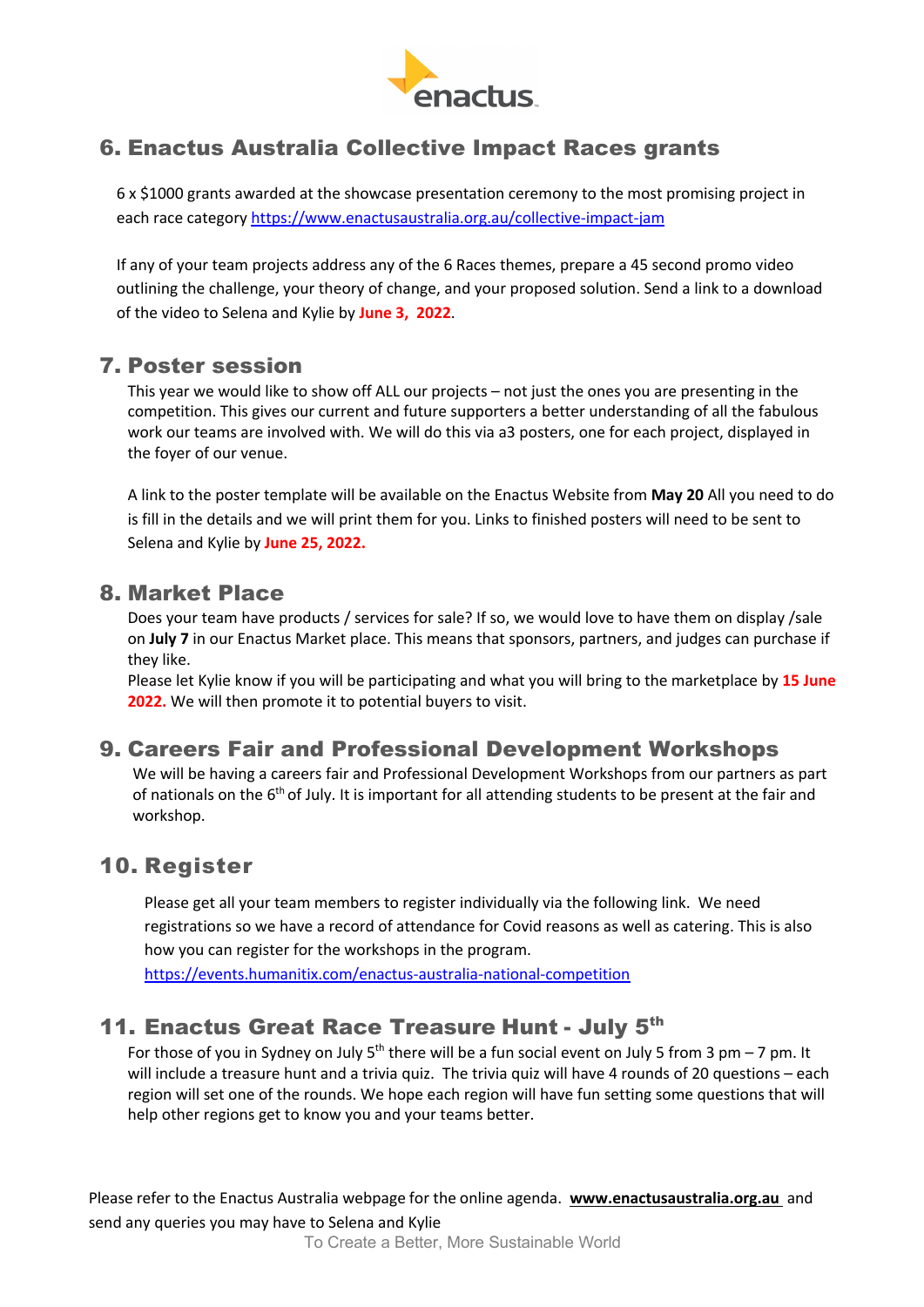

*Nomination for Most Outstanding Student 2022*

**University Name:** <u>**Williams**</u> **Linear Manual Community Name:** *Community Name:* 

**Name of Student:** 

For the following categories provide **concrete examples** of how your nominated Student has demonstrated their commitment and contribution to Enactus and your team.

**Nominations close Wednesday 15 June 2022.** Email them to sgriffith@enactus.org

Provides Input to, and Collaborates in, Developing and Implementing Sustainable Projects

*Provides Leadership/Guidance, Support and a High Level of Contribution to the Team*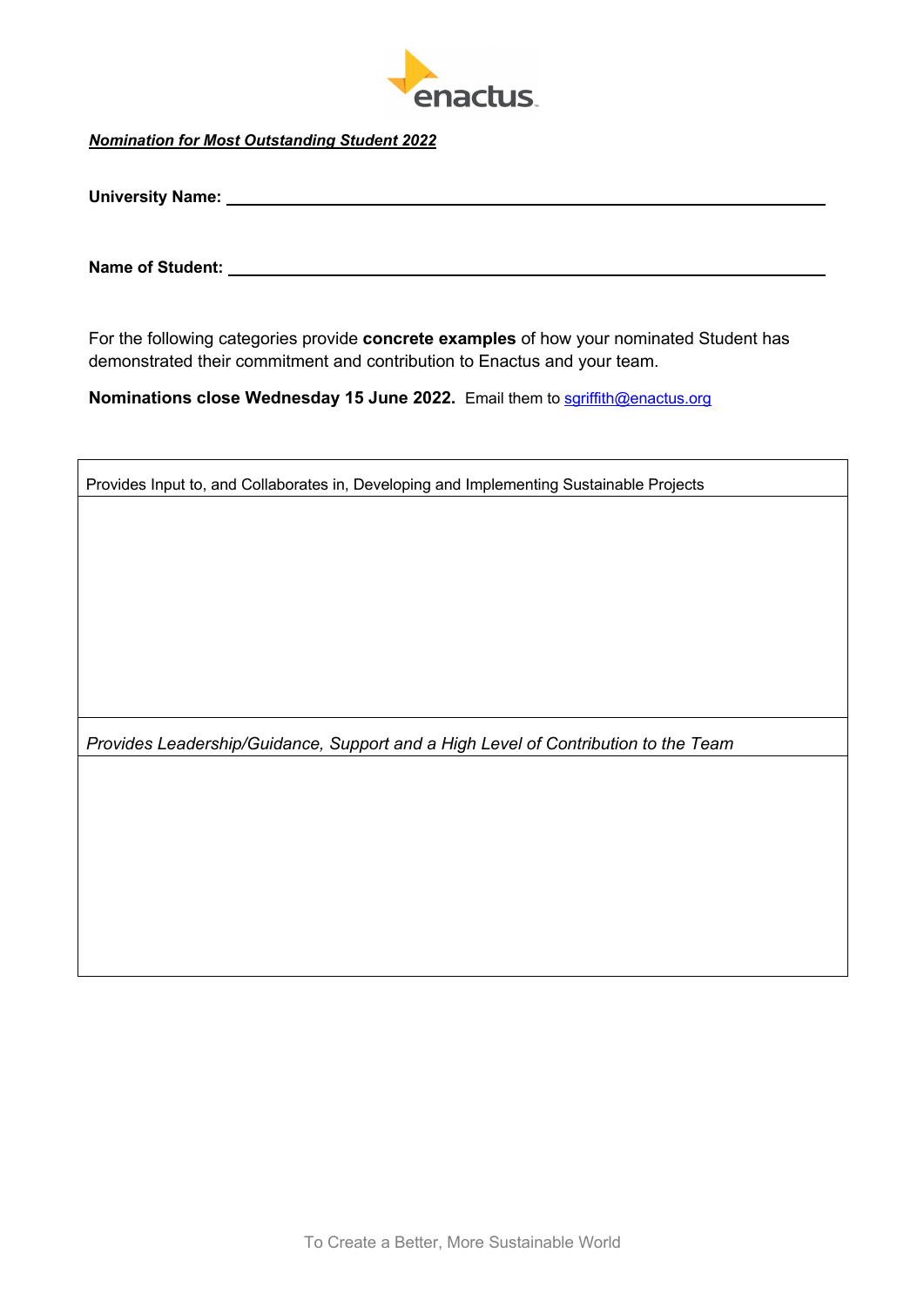

*Actively Recruits, Coaches and Mentors New Team Members*

*Student Name: Signature*

*Faculty Advisor Name: Signature*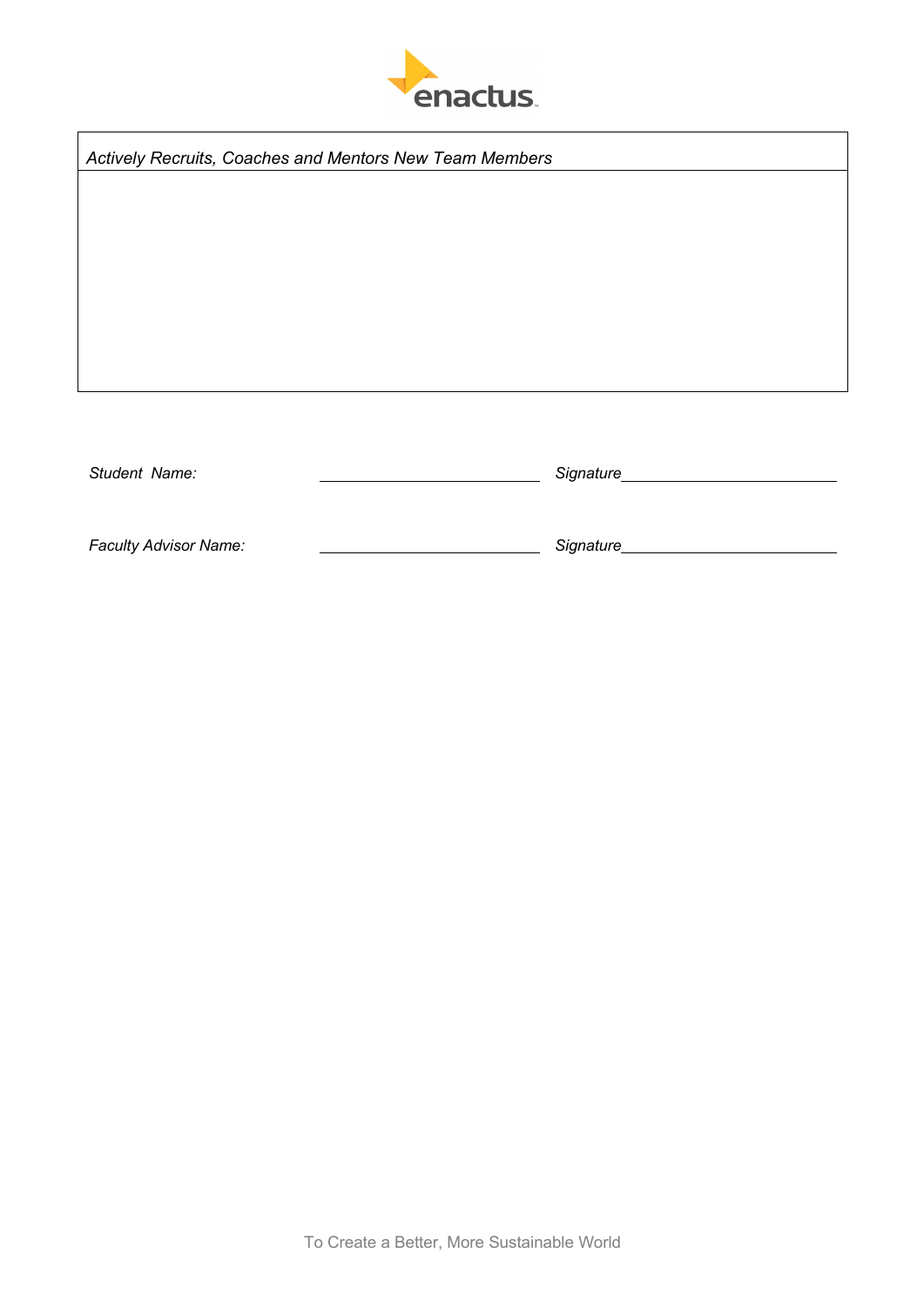

*Nomination for Most Outstanding Faculty Advisor 2022*

**University Name:** 

**Name of Faculty Advisor:** 

For the following categories provide *concrete examples* of how your nominated Faculty Advisor/Mentor has demonstrated their support for Enactus and your team.

**Nominations close Wednesday 15 June 2022.** Email them to sgriffith@enactus.org

Provides Constructive Coaching, Mentoring, Leadership and Direction to the Team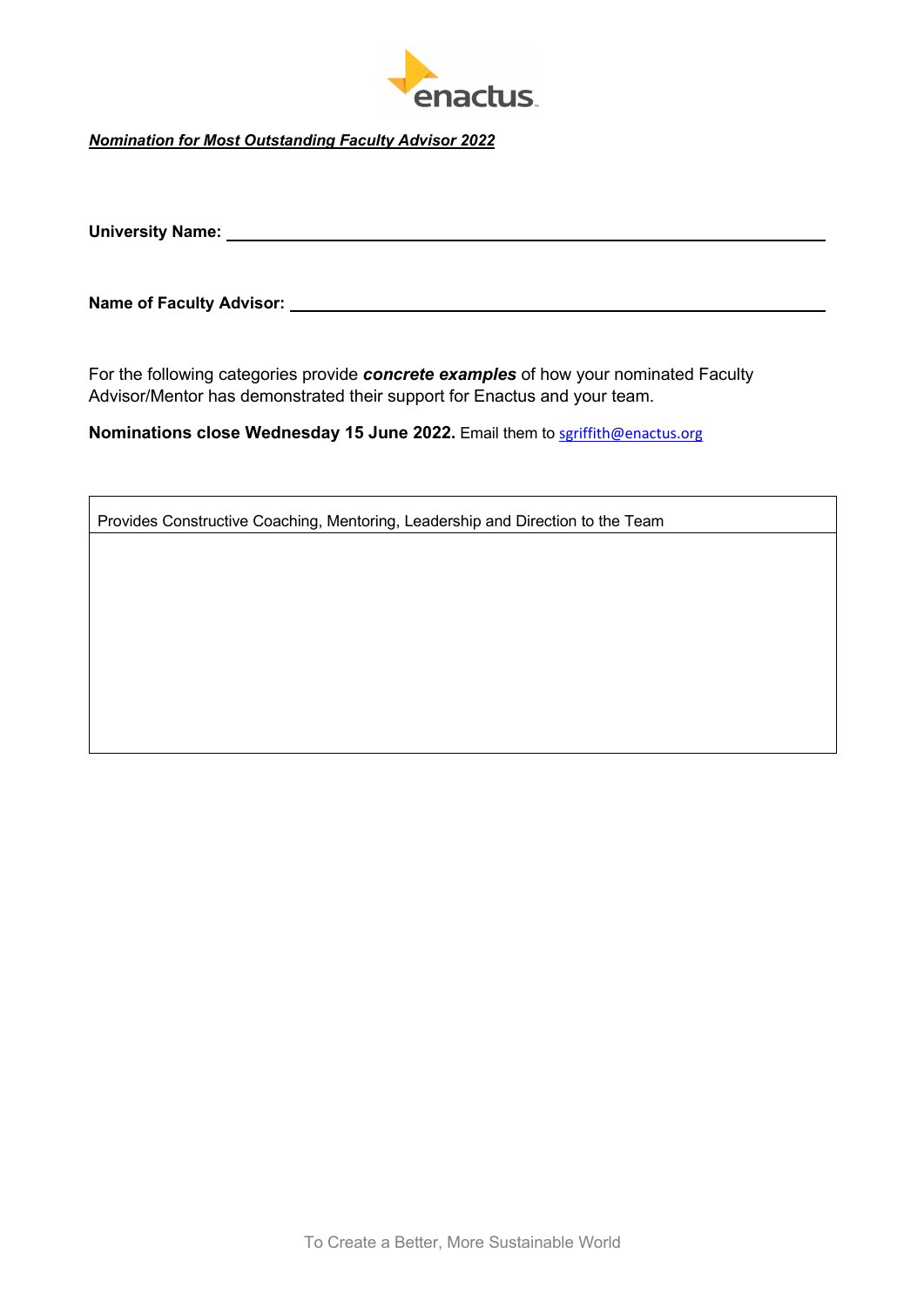

*Has Maintained Positive Contact with the Team throughout COVID-19*

*Widely Promotes Enactus on Campus to Students and Academics*

*Student President Name: Signature*

*Other Enactus Student Name: Signature*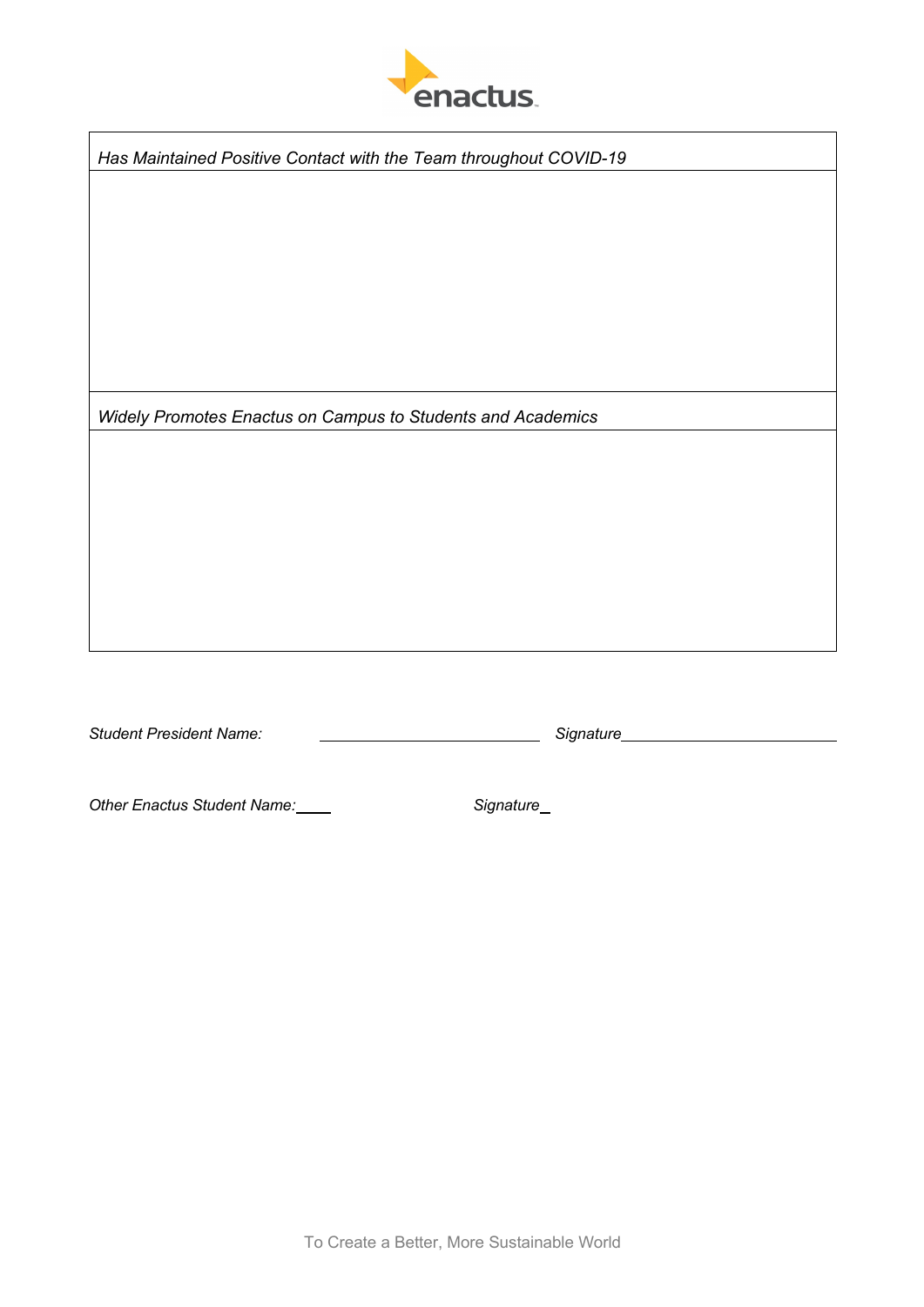

#### *HSBC "Best Practice" Business Advisory Board Competition 2022*

This year HSBC is providing an award for the Business Advisory Board which is judged to have the best practices as per the nomination criteria below.

This is a great opportunity to recognise your Business Advisory Board as a whole for their support and advice to your team.

Check your Board's "best practice" against the criteria below, making sure you provide **concrete examples.** 

Nominations close on **Wednesday 15 June 2022**. Email them to sgriffith@enactus.org

University \_\_\_\_\_\_\_\_\_\_\_\_\_\_\_\_\_\_\_\_\_\_\_\_\_\_\_\_\_\_\_\_\_\_\_\_\_\_\_\_\_\_\_\_

| <b>Best Practice</b>                                                                                                                                                       | <b>Example</b> |
|----------------------------------------------------------------------------------------------------------------------------------------------------------------------------|----------------|
| The Business Advisory Board provides<br>your team with guidance in developing a<br>professional and mutually beneficial<br>relationship between the Board and the<br>Team. |                |
| Board members provide specific skills to<br>assist the team, individuals and projects                                                                                      |                |
| The Board provides advice on your<br>presentation for the National<br>Competition                                                                                          |                |
| Board members have maintained<br>contact with the team during COVID-19                                                                                                     |                |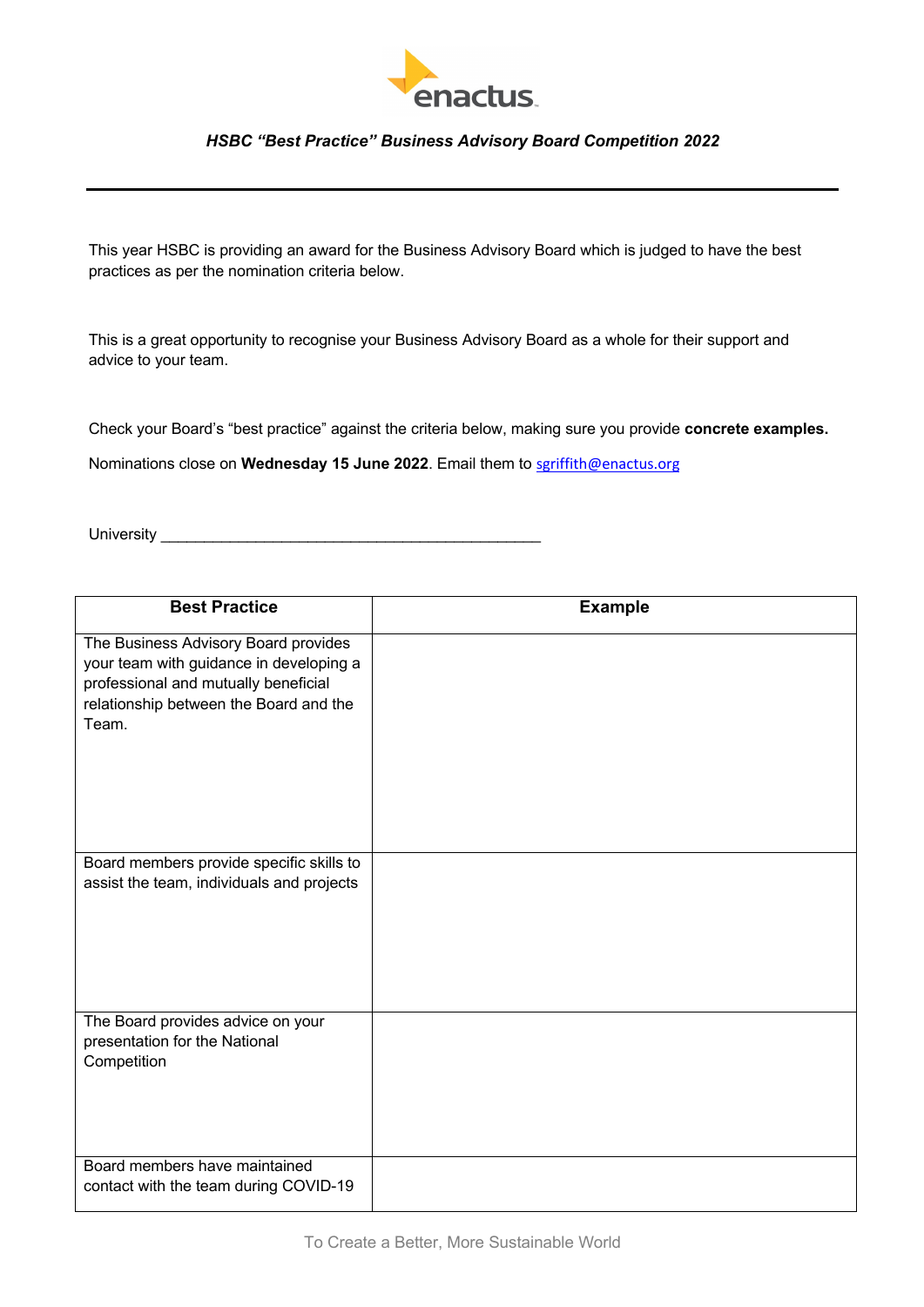

| Board members judge at the National |  |
|-------------------------------------|--|
| Competition                         |  |
|                                     |  |
|                                     |  |
|                                     |  |
| Names and emails of your Board      |  |
| Members                             |  |
|                                     |  |
|                                     |  |

| Team President (Print Name<br>Sionature |  |
|-----------------------------------------|--|
|-----------------------------------------|--|

| <b>Faculty Advisor (Print Name)</b> | Signature |  |
|-------------------------------------|-----------|--|
|                                     |           |  |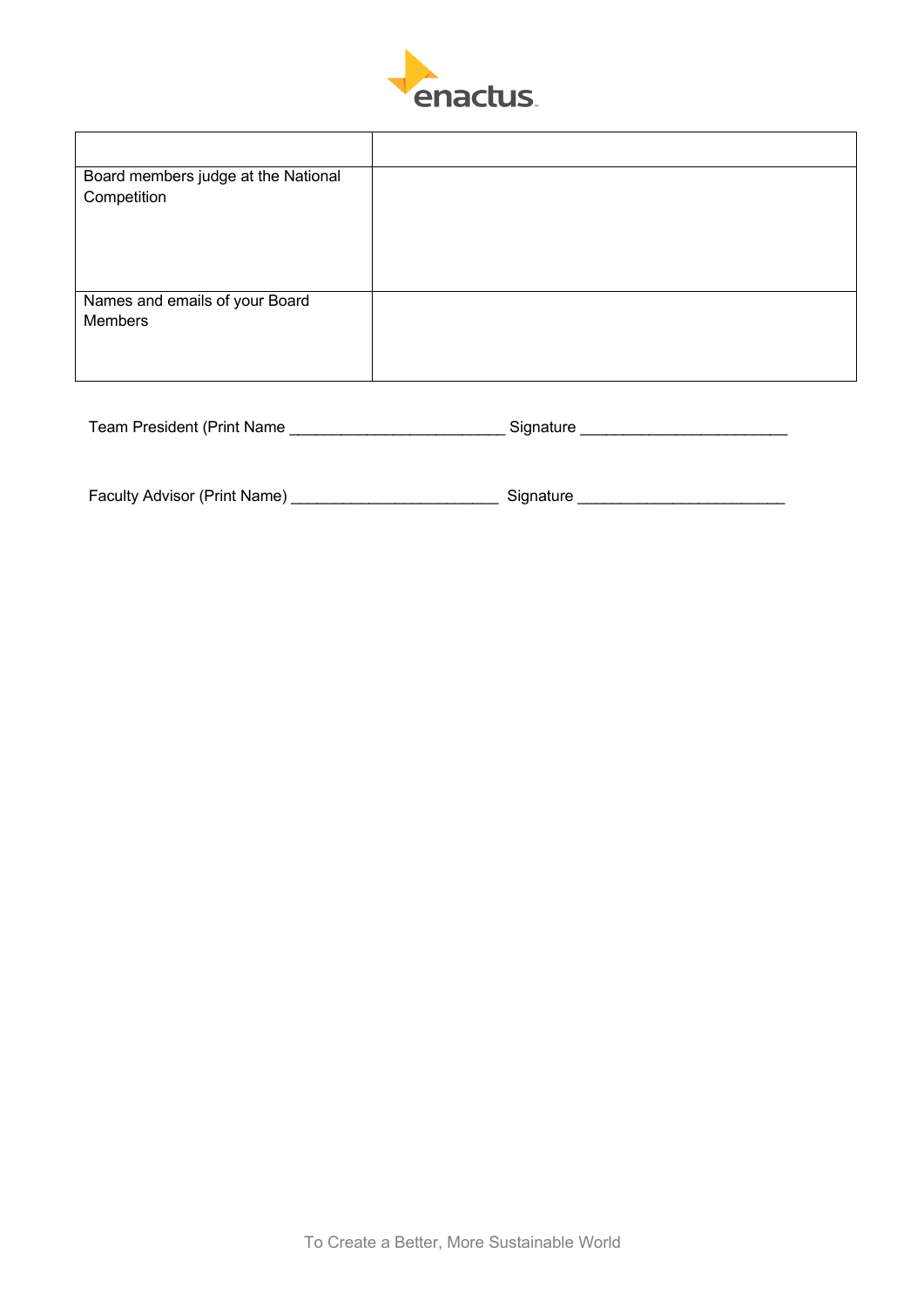

#### *Alumni of the year 2022*

**University Name:** 

**Name of Enactus Alumni:** 

Enactus celebrates the success of its Alumni and their continuing engagement with the Enactus Community post graduation. Please nominate an Alumni who is continuing the Spirit of Enactus in the post university life. For the following categories provide *concrete examples* of how your nominated Enactus Alumni has demonstrated the Spirit of Enactus in their career.

**Nominations close Wednesday 15 June 2022.** Email them to sgriffith@enactus.org

Engages with Enactus Community in Australia